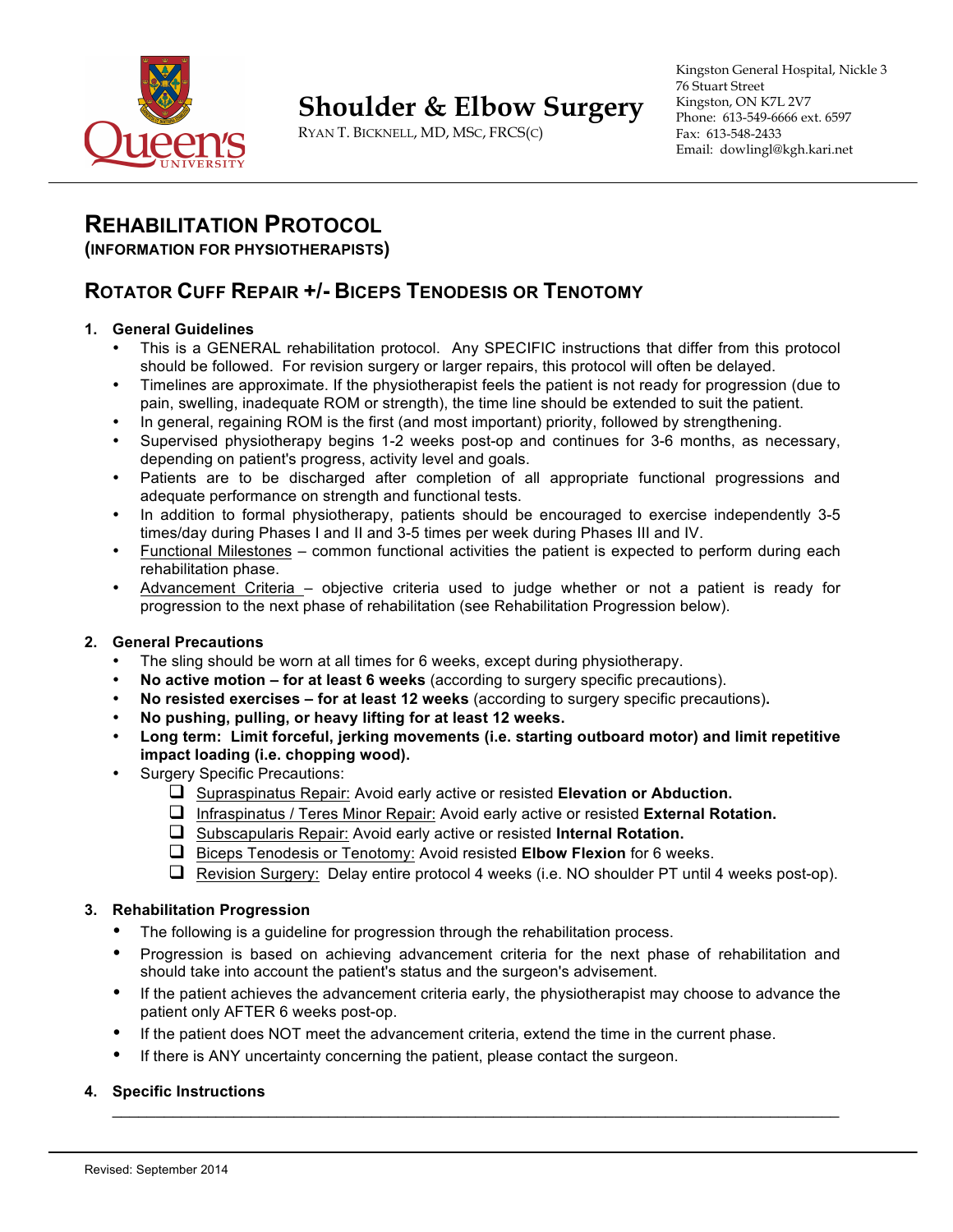## **PHASE I: Immediate Post-Op** → **2 Weeks Post-Op**

#### **1. Objectives**

- Protect the shoulder repair.
- Decrease post-op pain and swelling (can utilize Cryo-cuff for 8-12 hours/day x 2 weeks).
- Reduce the effects of immobilization.
- Educate patient on rehabilitation progression.

#### **2. Sling**

- Worn at all times, except when under the supervision of the physiotherapist and when bathing.
- Should be worn for sleeping.
- Patient to be taught proper removal and reapplication of sling.

#### **3. Therapeutic Exercises**

- Ice after exercise program x 15 min.
- Pendulum shoulder ROM exercises.
- Wrist/elbow ROM.

#### **4. Functional Milestones**

- Proper removal and reapplication of sling.
- No pain with pendulum exercises.

#### **5. Advancement Criteria for Phase II**

• No active signs of inflammation.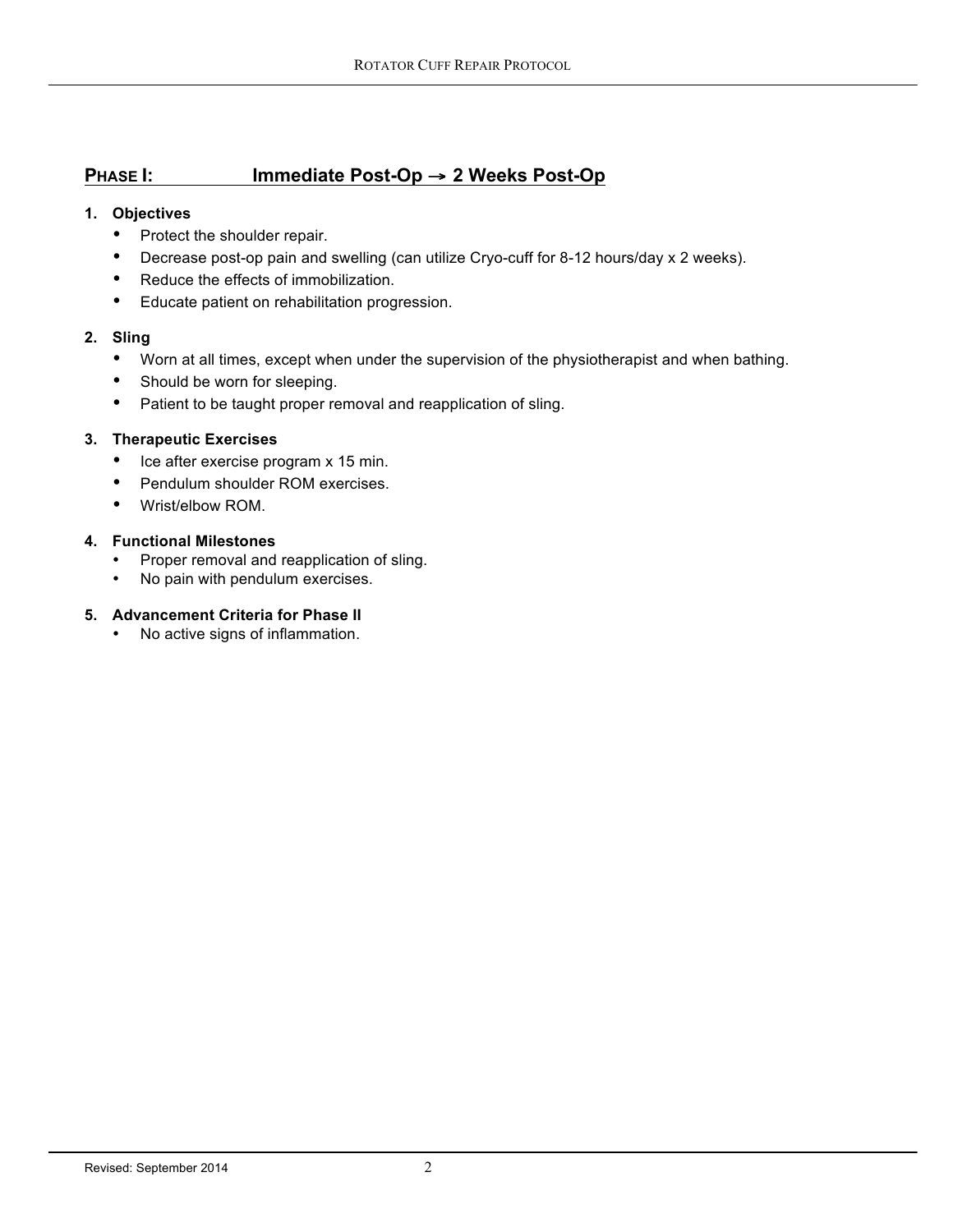## **PHASE II: 2 Weeks Post Op** → **6 Weeks Post-Op**

#### **1. Objectives**

- Protect the shoulder repair.
- Increase shoulder ROM with passive and active-assisted ROM exercises.
- Begin general activities of daily living (ADL's) (i.e. feeding, bathing, and dressing).<br>• Return to work: light duties (desk duties)
- Return to work: light duties (desk duties).

#### **2. Sling**

- Should be worn at all times, except when under the supervision of the physiotherapist and when bathing.
- Should be worn for sleeping.

#### **3. Therapeutic Exercises**

- Ice after exercise program x 15 min.
- Continue pendulum shoulder ROM exercises.
- Begin passive and active-assisted ROM exercises (i.e. supine, pulleys, wall crawls, and cane exercises) - forward elevation, abduction, external rotation, internal rotation (behind back) and internal rotation in 90° abduction (**NO Forceful PROM**).
- Begin manual glenohumeral and scapular mobilization.
- Continue wrist/elbow ROM.
- General fitness may use stationary bike (arm MUST be kept in sling . . . NO weight bearing through arm).

#### **4. Functional Milestones**

- Progressive increase in ROM.<br>• Light (non-manual) occupation
- Light (non-manual) occupational duties (i.e. deskwork).

#### **5. Advancement Criteria for Phase III**

• Full PROM & AAROM.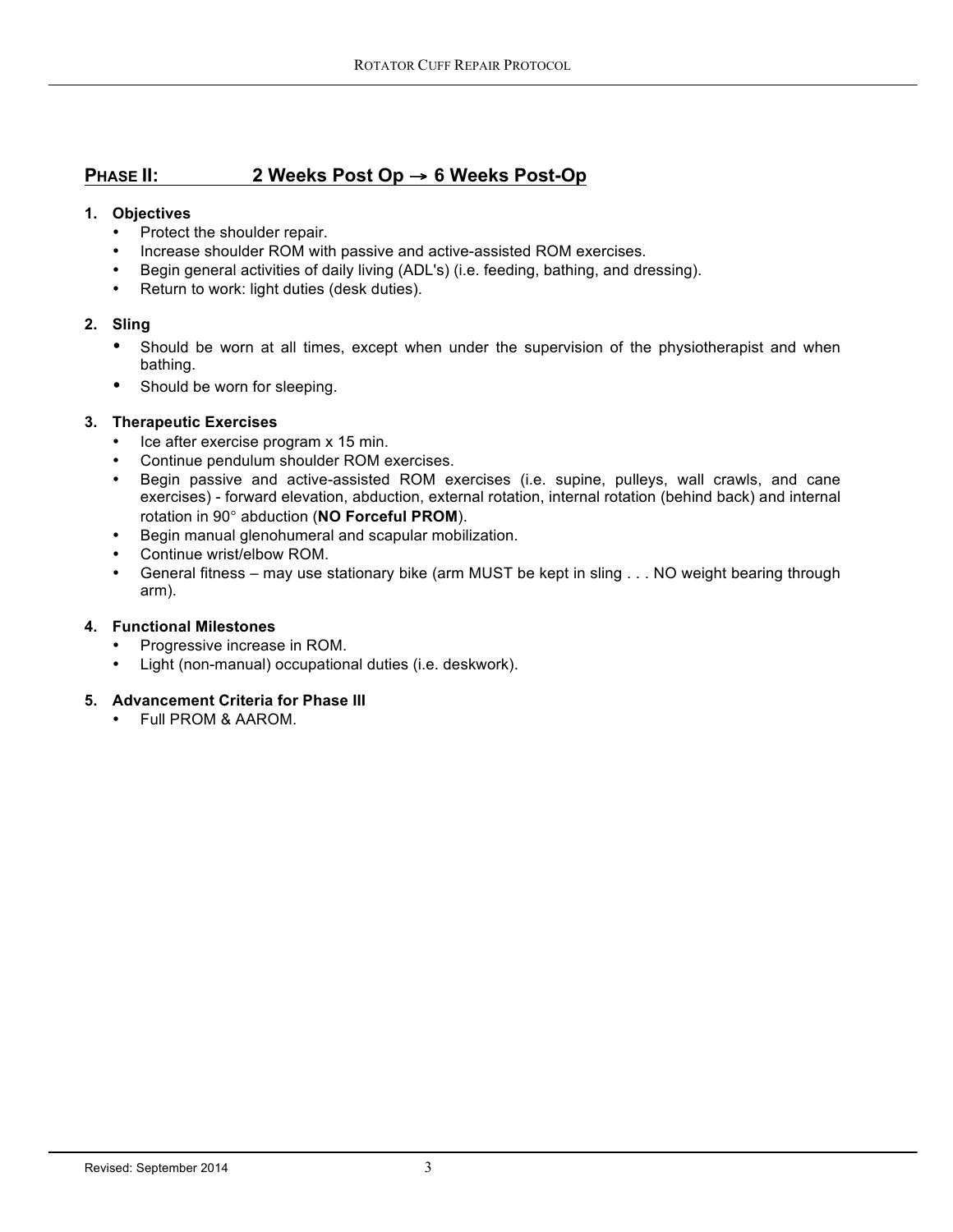## **PHASE III: 6 Weeks Post Op** → **12 Weeks Post-Op**

#### **1. Objectives**

- Achieve full active ROM in all planes.
- Begin cross training to maintain general fitness.
- Return to work: modified duties (avoid heavy lifting and overhead activity).

#### **2. Sling**

• May discontinue.

#### **3. Therapeutic Exercises**

- Begin active ROM and continue passive and active-assisted ROM exercises in all planes as necessary to achieve full ROM.
- Begin GENTLE isometric strengthening exercises (with surgery specific precautions):
	- o Supraspinatus Repair: IR, ER (No elevation or abduction).
	- o Infraspinatus/Teres Repair: IR, elevation, abduction (No ER).
	- o Subscapularis Repair: ER, elevation, abduction (No IR).
- May begin aquatic shoulder therapy.
- General fitness continue to use stationary bike (sling no longer required), may begin running.
- Begin peri-scapular muscle strengthening: postural work, scapular retraction, protraction, elevation and depression.
- Continue wrist/elbow ROM (as necessary).
- May begin driving.

#### **4. Functional Milestones**

- Full active ROM.
- Full use of shoulder for all general activity without pain.
- Light bimanual or modified occupational duties.

#### **5. Advancement Criteria for Phase IV**

• Full Active ROM.